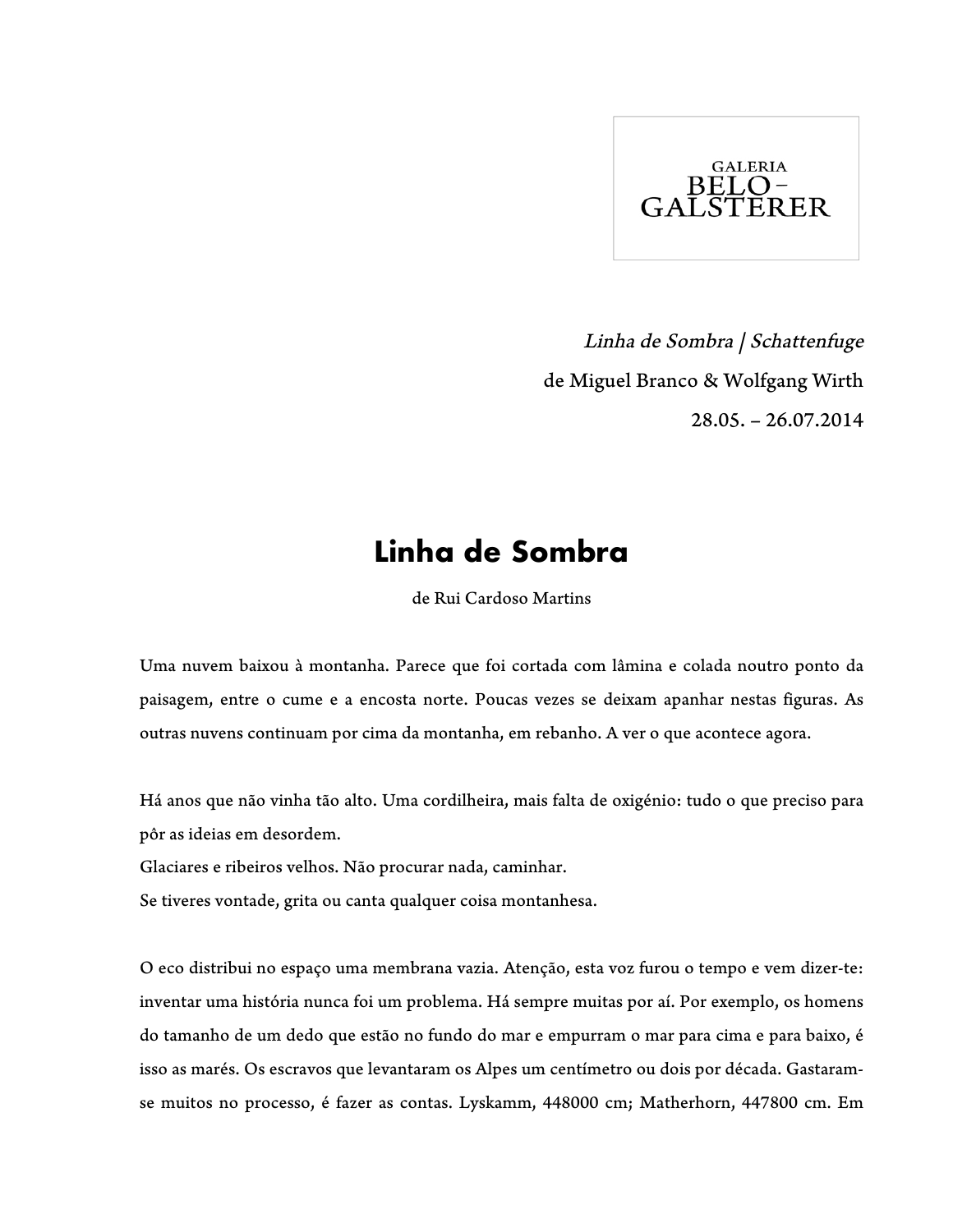tempos a Terra era uma superfície plana e quando se chegava a um pólo ia-se para o Infinito. Isso está em manuais antigos, ou acreditas ou não acreditas.

Há nódoas vermelhas na neve. Parece morango, amora. Mas é sangue. Sangue silvestre. Um animal foi ferido e desapareceu logo a seguir como, olha, a generosidade na guerra. Muito cuidado agora, as montanhas têm bocas e gargantas, engolem e cospem os caminhantes. São belas e pacíficas até lhes dar uma espécie de vontade de vento.

No alto da montanha, pertinho lá do céu, havia um castelinho aonde o rei viveu, de lá se via o céu, se via a terra, ao longe o mar... No alto da montanha, quem me dera lá morar. Cheguei à nuvem que se tresmalhou do céu. Deixa-me passar sem problemas.

Ele curou-se de um acidente em princípio mortal. Não foi assim tão grave, não exageres.

Está frio cá em cima. O gelo dá-me um beijo no ouvido: podias ficar igualzinho aqui para sempre, como um mamute. Deixa-te disso.

O frio puxa o calor para si, sempre na mesma direcção. É um processo irreversível que está a corroer o mundo. O Universo partilha o destino de uma chávena de chá ou de um lago: arrefece, prefere a desordem, um dia o próprio Universo terá de morrer. Este fenómeno é a ciência actual que explica.

Mas isso não me aquece nem me arrefece, como dizem as pessoas.

Agora silêncio. Em baixo, como um brinquedo na carpete, vejo o Grand Hotel do vale. Eu acredito na civilização, e tu? Claro, não admito no meu território uma taxa de mortos muito elevada.

A janela da sala de jantar está meio aberta. Murmúrios e gargalhadas. Boa acústica da madeira. Aparentemente está aqui um número importante de casais felizes. E tapetes e vernizes, mais filhos e uma orquestra de loiças. O Sol acaba o turno e reflecte os cor-de-rosa dos Alpes. Mas a beleza natural não comove ninguém na sala. Talvez prefiram contemplar a Ideia, o Espírito.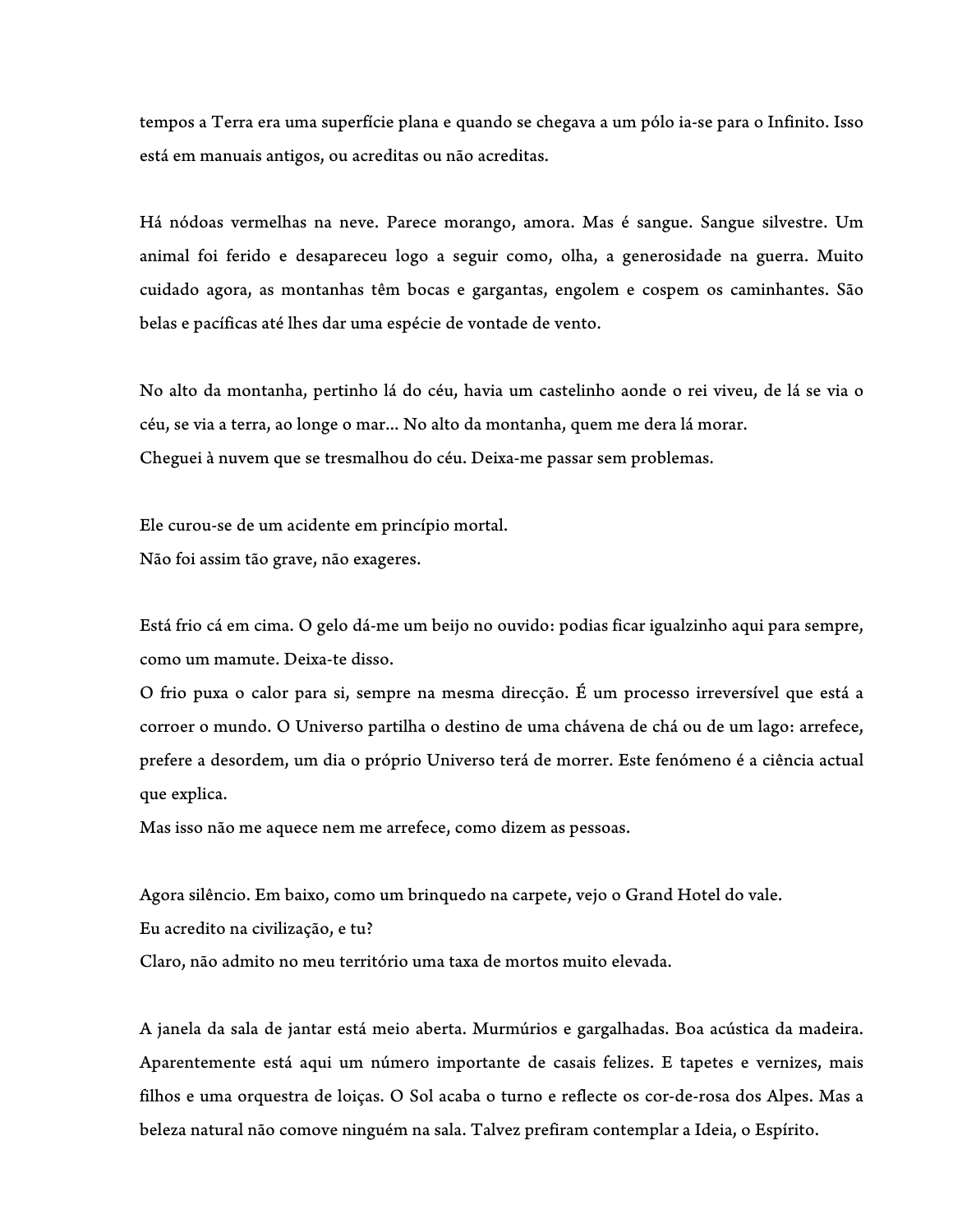Olha-os bem. As verduras estalam nos dentes. Têm serras na boca.

As pessoas costumam ter outras maneiras à mesa. Não se sentam na mesa. E não se come no chão. Que gentinha, que macacos.

Estás a olhar para onde?

Podem perguntar-me tudo o que quiserem, menos o que sinto.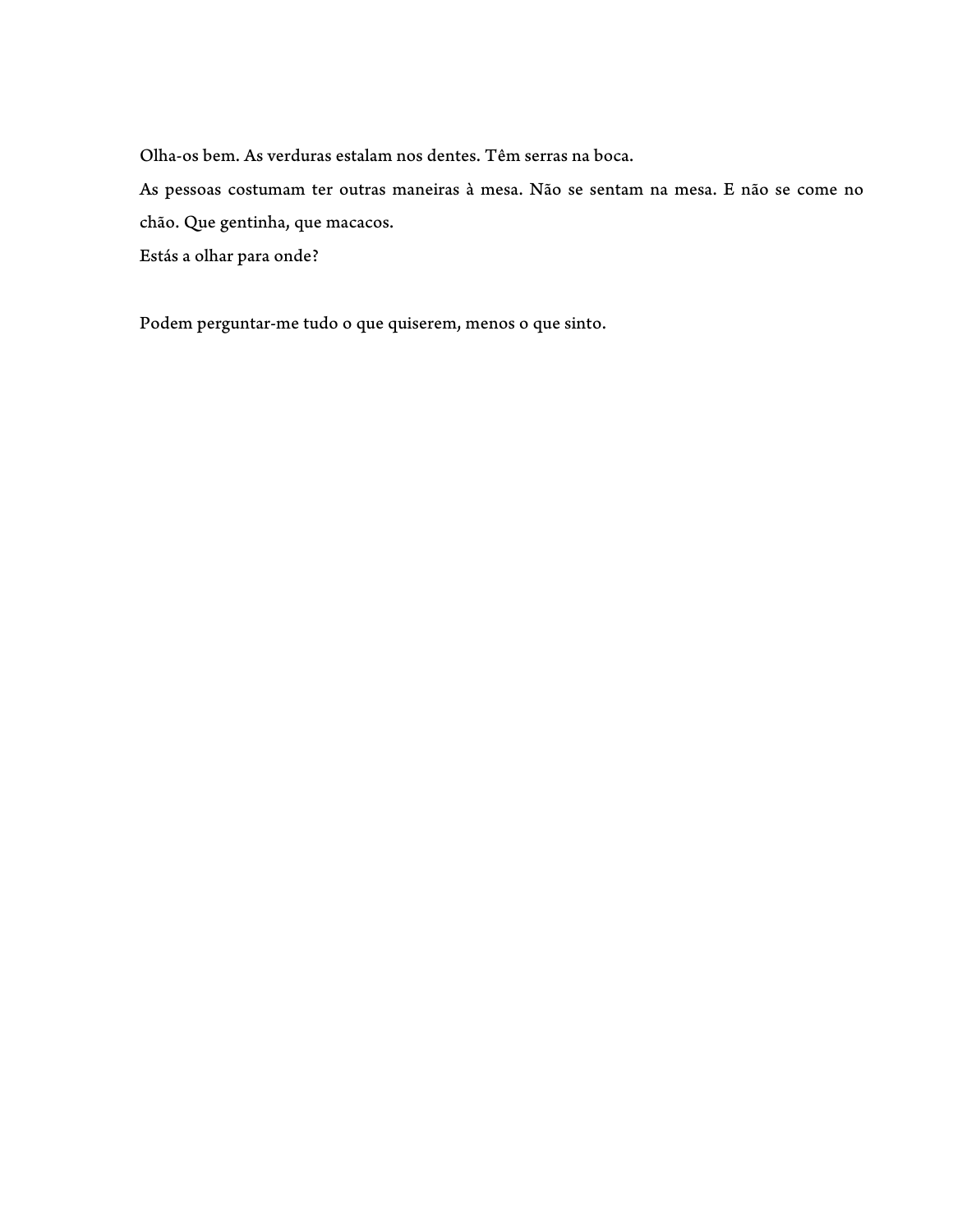

Linha de Sombra | Schattenfuge de Miguel Branco & Wolfgang Wirth 28.05. – 26.07.2014

## **The Shadow Line**

by Rui Cardoso Martins

A cloud descended upon the mountain. It seemed as though cut out with a blade and placed on a different point in the landscape right between the summit and the north slope. Clouds don't often get caught up in these circumstances. The others continued on their way, sailing in a pack over the mountain top and peering down to see what would happen next.

For years, I had not been up so high. A mountain chain and a lack of oxygen: everything necessary to plunge the ideas into disorder. Glaciers and old river valleys. Not seeking anything, wandering. If you wish, scream or shout something mountainy.

The echo spreads an empty membrane through space. Your attention, this voice punctured time, serves to tell you: inventing a story has never proven a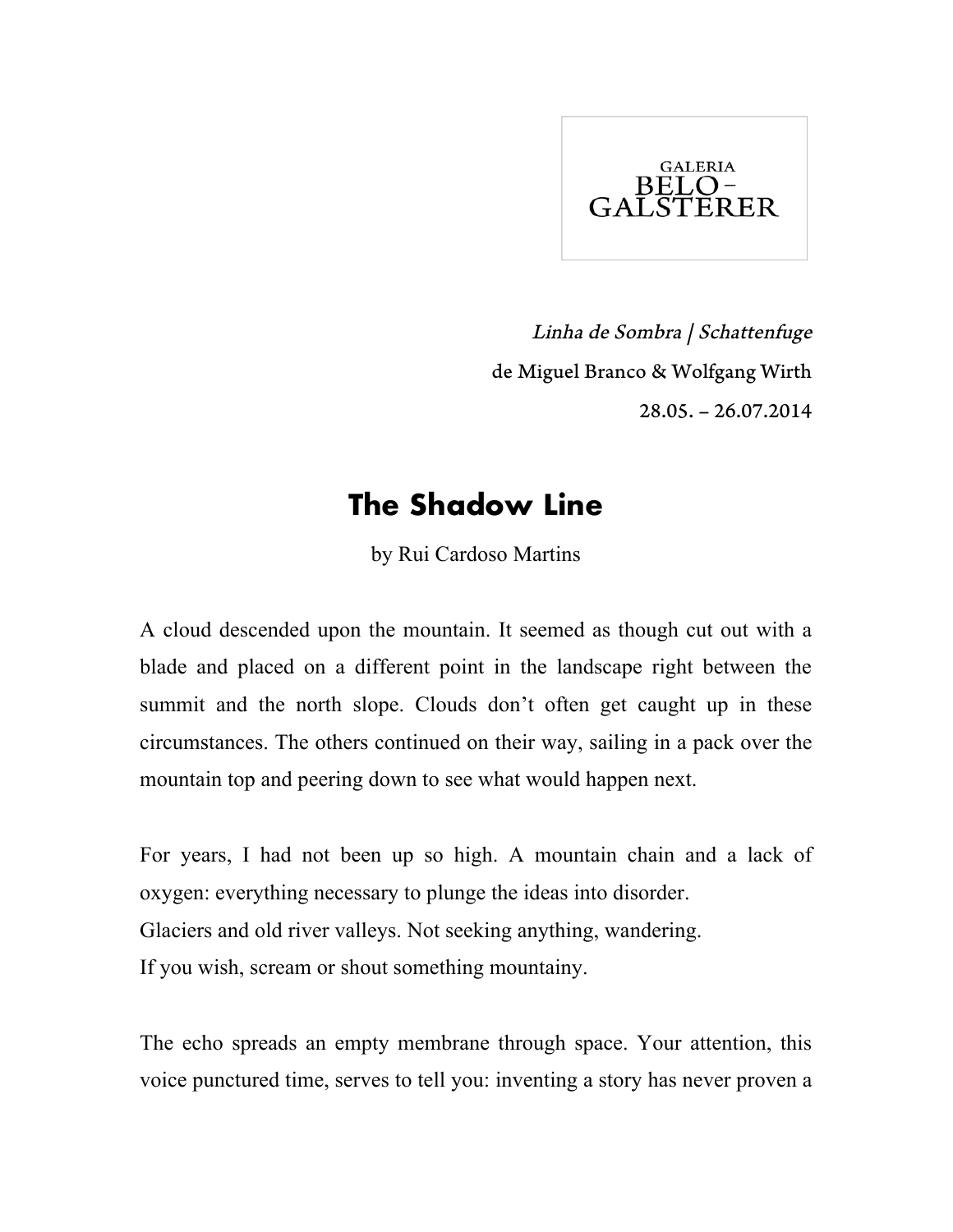problem. There are already so many out there. For example, the men the size of a finger who are at the bottom of the sea and push the sea backwards and forwards and that's how we get the tides. The slaves who built up the Alps one centimetre or two per decade. Doing the sums, they really did spend a lot on this process. Lyskamm, 448,000 cm; Matterhorn, 447,800 cm. In times past, the Earth was a flat surface and when reaching an edge, you'd fall off into the Infinite. That's all in the classical manuals whether or not you choose to believe.

There are red stains in the snow. It looks like strawberry, blackberry. But it's blood. *Berry* blood. An animal got wounded and immediately fled but revealing in just which direction, look, the generosity of war. A great deal of care now as mountains have mouths and throats and swallow and spit out their climbers. They are beautiful and pacific until they gain a gusty type of willpower.

*At the top of the mountain, up there close to heaven, there was a small castle where the king did reside, from there he could see heaven, he could see the earth and, far distant, the sea... On top of the mountain, what I would give to live there.* 

I arrived at the cloud that had blocked out the sky above. It let me pass without any problems.

He survived an accident that was in principle mortal. It was not that serious and don't exaggerate.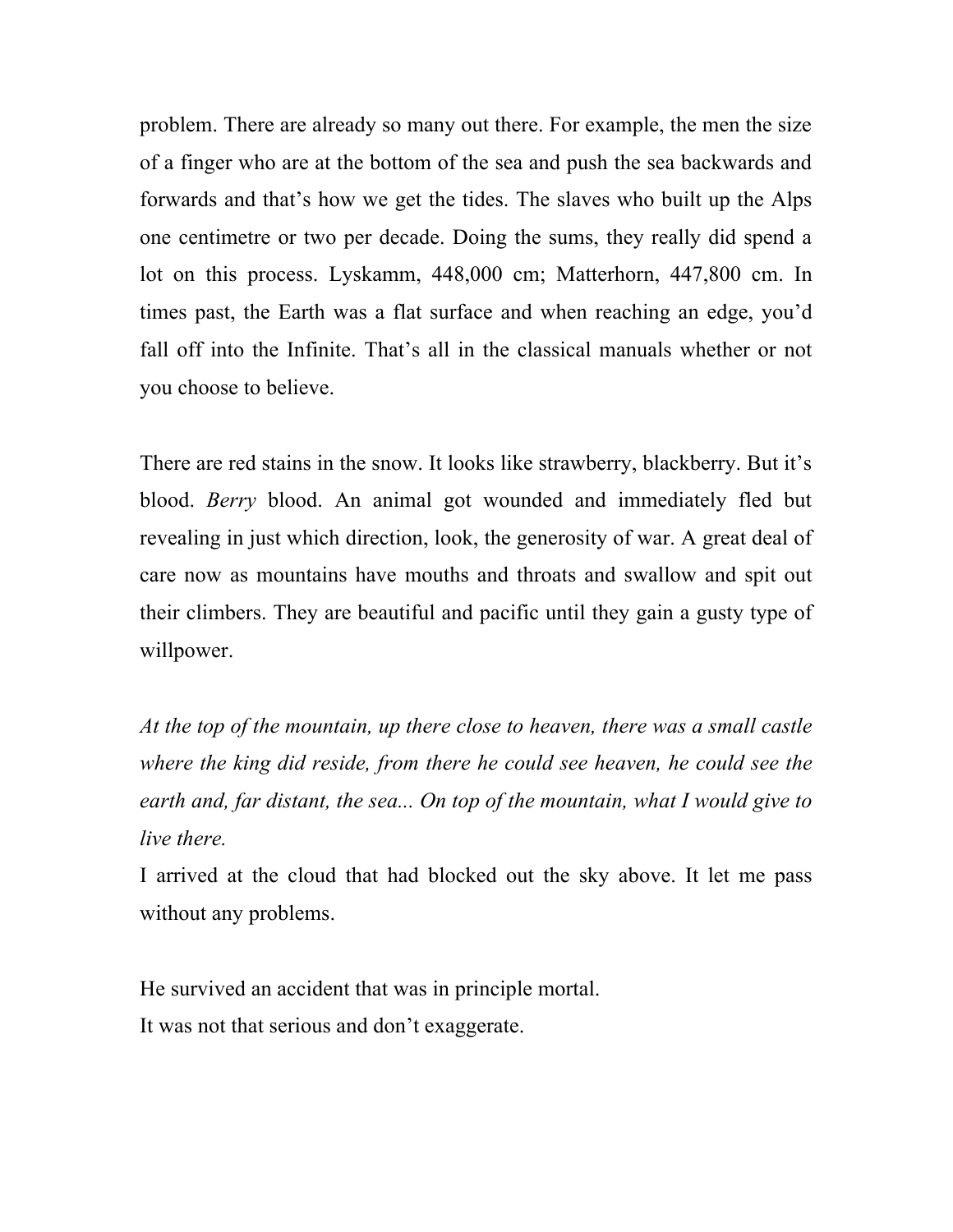The cold there is up here. The cold kisses me on the hearing: you can stay the same up here forever, as if some mammoth. Leave it be.

The cold drags the heat towards it and always in the same direction. This represents an irreversible process that is eating away at the world. The Universe shares the same fate of a cup of tea or a lake: it cools and prefers disorder. One day, the Universe itself shall have to die. This phenomenon is what cutting edge science explains.

However, this all leaves me neither shaken nor stirred as people like to say.

Now silence. Below, as if some toy on the carpet, I make out the Grand Hotel of the valley.

I believe in civilisation, how about you?

Of course, I would never accept a very high rate of deaths in my land.

This building is very beautiful at a distance, surrounded by bushes of heather. It has to be heather. There is always heather in these places whenever we talk about them. This case even smells of heather. I'm hungry. Now, I head down the slope. It's a fairly long way to reach any particular point in these parts.

The Hotel is really big really. This apparently served an important number of happy couples. On the stairway, the proud red glow of the Alps shines, the Sun is finishing its shift.

Hello!

Hello, hello, says the echo back from the reception. Carpets, woods, varnishes, maps, landscapes from out around there, pieces of Nature hanging from the wall. Nobody answers the iron bell.